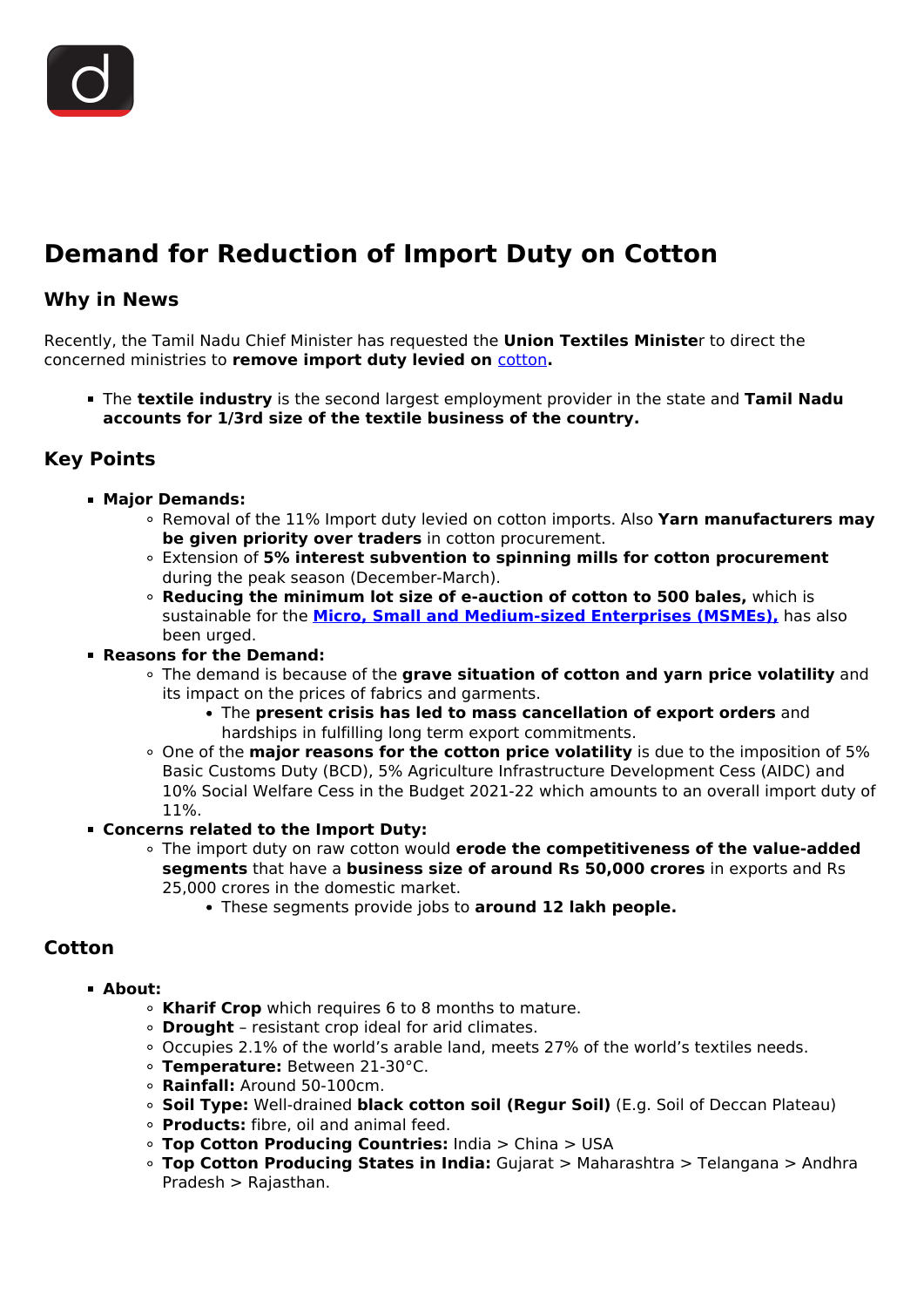- **Four cultivated species of cotton:** Gossypium arboreum, G.herbaceum, G.hirsutum and G.barbadense.
	- Gossypium arboreum and G.herbaceum are known as old-world cotton or Asiatic cotton.
	- G.hirsutum is also known as American cotton or upland cotton and G.barbadense as Egyptian cotton. These are both new world cotton species.
- **Hybrid Cotton:** Cotton made by crossing two parent strains that have different genetic characters. Hybrids are often spontaneously and randomly created in nature when openpollinated plants naturally cross-pollinate with other related varieties.
- **Bt Cotton:** It is a genetically modified organism or genetically modified pest-resistant variety of cotton.

#### **Cotton in India:**

- Cotton is an important fibre and cash crop which plays a dominant role in the industrial and agricultural economy of India.
- India is the **largest producer of cotton in the world** and the [third largest exporter](/daily-updates/daily-news-analysis/the-decline-in-cotton-exports)**.** It is also the largest consumer of cotton in the world.
- The pest-resistant **[Genetically Modified \(GM\) Bt cotton hybrids](/daily-updates/daily-news-editorials/impacts-of-bt-cotton)** [h](/daily-updates/daily-news-editorials/impacts-of-bt-cotton)ave captured the Indian market (covering over 95% of the area under cotton) since their introduction in 2002.
- India produces about **6 million tons of cotton every year** which is about 23% of the world's cotton.
- India produces about **51% of the total organic cotton production** of the world.